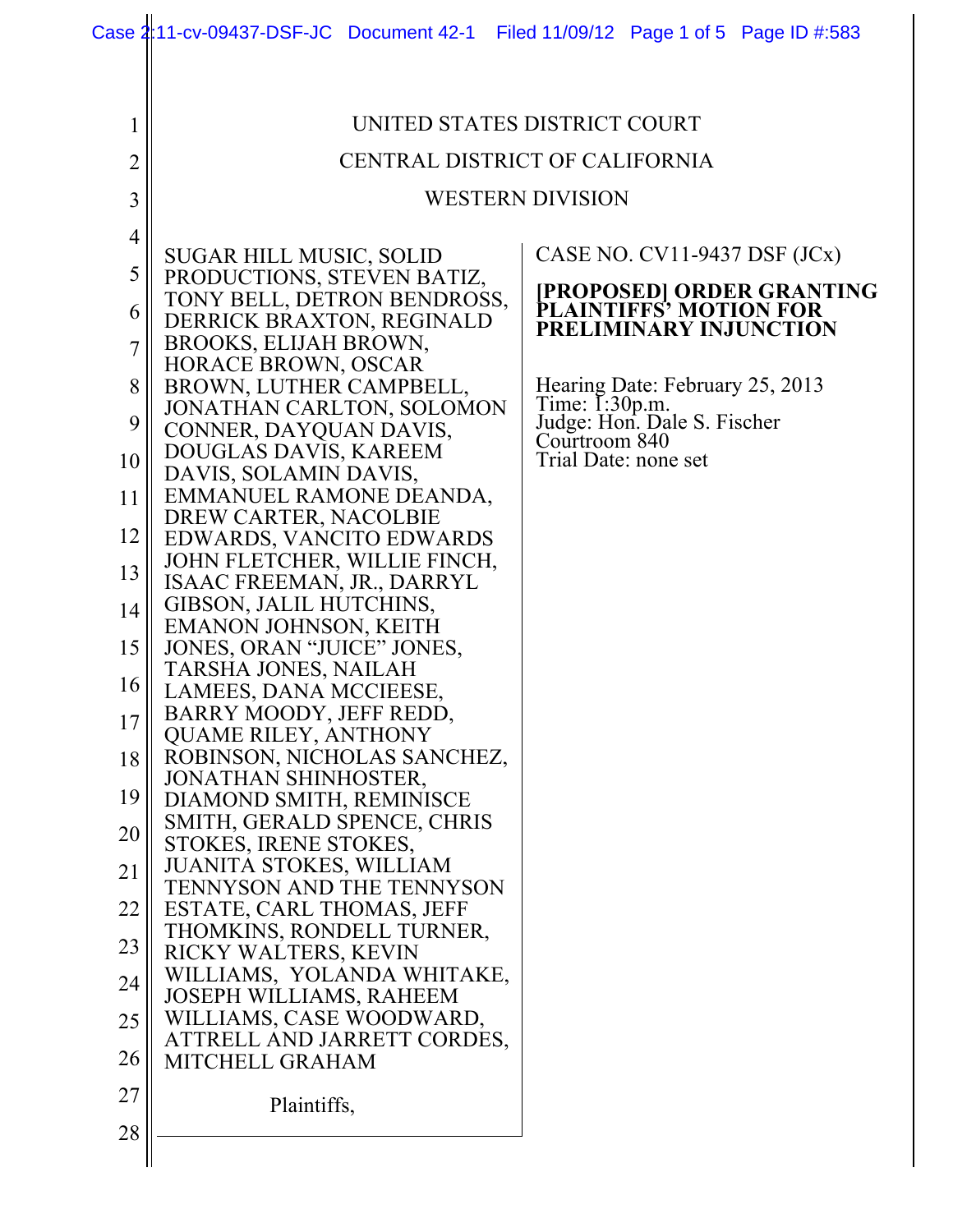|                | Case 2:11-cv-09437-DSF-JC Document 42-1 Filed 11/09/12 Page 2 of 5 Page ID #:584 |  |  |
|----------------|----------------------------------------------------------------------------------|--|--|
|                |                                                                                  |  |  |
| $\mathbf{1}$   | VS.                                                                              |  |  |
| $\overline{c}$ | CBS INTERACTIVE INC., CNET NETWORKS, INC.                                        |  |  |
| $\overline{3}$ |                                                                                  |  |  |
| $\overline{4}$ | Defendants.                                                                      |  |  |
| 5              |                                                                                  |  |  |
| 6              |                                                                                  |  |  |
| $\overline{7}$ |                                                                                  |  |  |
| 8              |                                                                                  |  |  |
| 9              |                                                                                  |  |  |
| 10             |                                                                                  |  |  |
| 11             |                                                                                  |  |  |
| 12             |                                                                                  |  |  |
| 13             |                                                                                  |  |  |
| 14             |                                                                                  |  |  |
| 15             |                                                                                  |  |  |
| 16             |                                                                                  |  |  |
| $17\,$         |                                                                                  |  |  |
| 18             |                                                                                  |  |  |
| 19             |                                                                                  |  |  |
| 20             |                                                                                  |  |  |
| 21             |                                                                                  |  |  |
| 22             |                                                                                  |  |  |
| 23             |                                                                                  |  |  |
| 24             |                                                                                  |  |  |
| 25             |                                                                                  |  |  |
| 26             |                                                                                  |  |  |
| 27             |                                                                                  |  |  |
| 28             |                                                                                  |  |  |
|                |                                                                                  |  |  |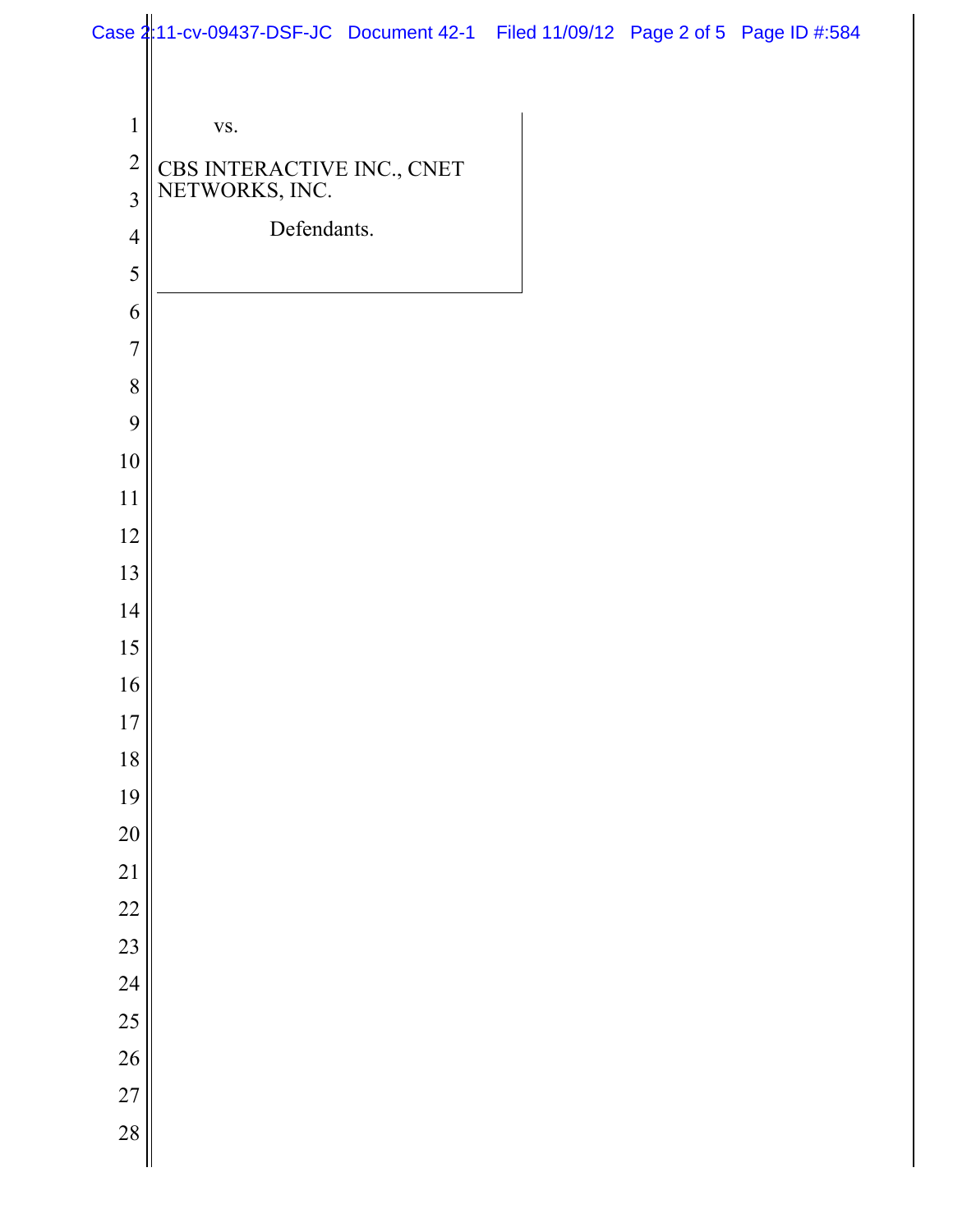1 2 3 4 5 The Court having received, read, and considered the Motion for Preliminary Injunction ("Motion") of plaintiffs Sugar Hill Music, et al. ("Plaintiffs") and the response of Defendants CBS Interactive Inc. and CNET Networks, Inc. ("Defendants") and all other papers filed in connection with the Motion; and for good cause shown:

6

7 The Court, having fully considered the evidence and all other matters presented to the Court, hereby finds and orders as follows:

8 9 10 11 12 1. Plaintiffs are highly likely to prevail on the merits of their claims for inducement of copyright infringement. Plaintiffs have adduced sufficient evidence to establish a high likelihood of proving that Defendants have distributed bittorrent software programs capable of widespread copyright infringement while simultaneously demonstrating how to infringe copyrights using that software.

13 14 15 16 17 18 19 20 21 2. Plaintiffs have suffered, and will continue to suffer, immediate and irreparable injury if Defendants, and all those acting on their behalf or in concert or participation with Defendants, are not enjoined from directly or indirectly enabling, facilitating, permitting, assisting, soliciting, encouraging or inducing any public consumer of CNET in downloading a bittorrent peer-to-peer ("P2P") software program. Plaintiffs have also suffered irreparable harm in the form of damage to the intangible exclusive copyrights interests in their musical works, including the loss of the ability to control the distribution of their works, as well as lost business opportunities and reputational injury.

22 23 24 25 26 3. The balance of hardships and the public interest tip decidedly in favor of issuing a preliminary injunction. Plaintiffs have presented sufficient evidence to conclude that Defendants are currently engaging in unlawful conduct to induce infringement, the cessation of which will not cause hardship outweighing the harm caused by that conduct to plaintiffs' business, goodwill and reputation.

27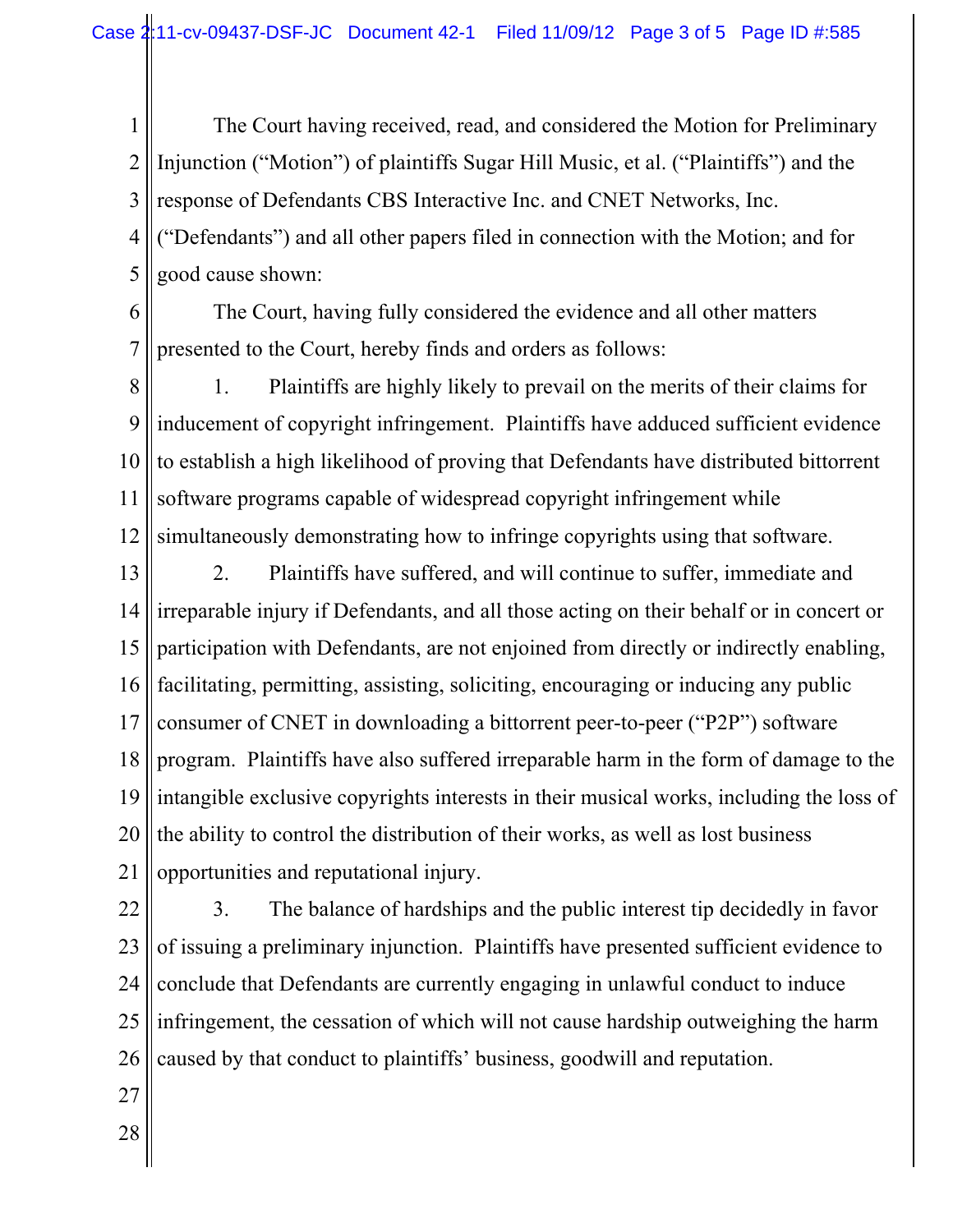1 2 3 On the basis of the foregoing findings of fact and conclusions of law, IT IS HEREBY ORDERED that Plaintiffs' Motion for a Preliminary Injunction is GRANTED in its entirety, and:

4 5 6 7 1. Defendants and their agents, servants, employees, officers, directors, successors and assigns, as well as all those acting on their behalf or in active concert or participation with them, shall be and hereby are, effective immediately, enjoined worldwide from engaging in following acts:

8 9 10 11 12 a. directly or indirectly enabling, facilitating, permitting, assisting, soliciting, encouraging or inducing any public consumer of Defendants in downloading a peer-to-peer ("P2P") software program based on the bittorrent protocol, including but not limited to uTorrent, Frostwire, Speedlord, FireTorrent, GetTorrent, TorrentRover, MovieTorrent, Vuze, and WireBooster;

13 14 15 16 b. hosting, linking to or otherwise providing for download any peer-to-peer ("P2P") software program based on the bittorrent protocol, including but not limited to uTorrent, Frostwire, Speedlord, FireTorrent, GetTorrent, TorrentRover, MovieTorrent, Vuze, and WireBooster; and,

17 18 19 20 c. encouraging, soliciting or inducing the infringement of copyrighted works, directly or indirectly, through the use of P2P software.

IT IS SO ORDERED.

 $\frac{1}{2}$  , where  $\frac{1}{2}$  , where  $\frac{1}{2}$ 

21

22

23

24

DATED:

25

26

27

28

Dale S. Fischer UNITED STATES DISTRICT JUDGE